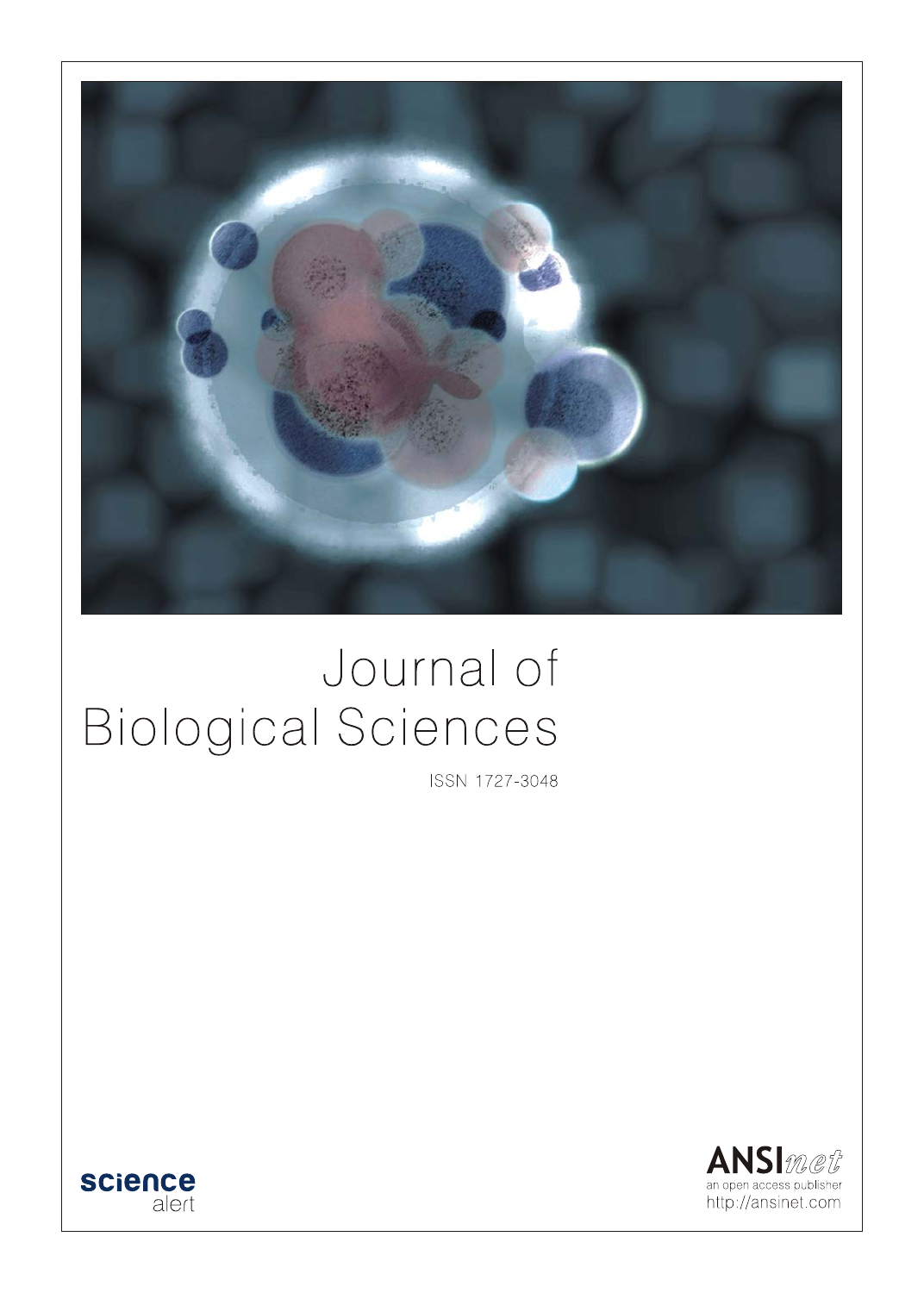### **OPEN ACCESS Journal of Biological Sciences**

ISSN 1727-3048 DOI: 10.3923/jbs.2017.185.193



# **Research Article Comparative Antioxidant Capacity of Aqueous and Ethanol Fruit Extracts of** *Tetrapleura tetraptera*

 $^{\text{1}}$ Josiah Sunday Joel,  $^{\text{2}}$ Omoregie Ehi Sheena,  $^{\text{3}}$ Obuotor Efere Martins,  $^{\text{1}}$ Nwangwu Spencer Chukwumaobim Onyemauchechukwu and <sup>3</sup>Adeyemi Adewumi Emmanuel

1 Department of Biochemistry, Igbinedion University, Okada, Nigeria 2 Department of Biochemistry, Faculty of Life Sciences, University of Benin, Benin City, Nigeria  $^3$ Departmentof Biochemistry, Obafemi Awolowo University, Ile-Ife, Nigeria

## Abstract

Background and Objective: Most commonly used synthetic antioxidants have side effects and are carcinogenic according to research reports. Therefore the search for natural antioxidants from plants sources which are presumed to be safe, potent, nutritional and possessing therapeutic value is necessary. The objective of this study was to compare the antioxidant ability of aqueous and ethanol fruit extracts of tetrapleura tetraptera. Materials and Methods: The fruit of Tetrapleura tetraptera was procured, identified, aqueous and ethanol fruit extracts were prepared. The antioxidant activity was evaluated by various in vitro radical scavenging assays, namely, 2, 2'- azino- bis (3-ethylbenzothiazoline-6-sulfonic acid) (ABTS), 2, 2-diphenyl-2- picrylhydrazyl radicals (DPPH), hydroxyl radical, nitric oxide radical, ferric reducing antioxidant potential (FRAP), metal chelating and total antioxidant capacity (TAC). While antioxidant capacity was studied by assessing *in vitro* inhibition of lipid peroxidation, total phenolic content (TPC), total flavonoid content (TFC) and the reductive potential of the extracts. One-way ANOVA was used for statistical analysis. Results: The results indicated that both fruit extracts of Tetrapleura tetraptera showed strong antioxidant activity and capacity. Aqueous fruit extract, however, produced a higher effect than ethanol in eight assay models namely, Total phenolic content, reductive potential, ABTS, FRAP, DPPH, nitric oxide, anti-lipid peroxidation and metal chelating. The stronger and more potent free radical scavenging and antioxidant activities observed for aqueous extract over ethanol may be due to the high total phenolic content extractable by this solvent. The free radical scavenging and antioxidant activities of this plant suggest that it could be potential natural sources of antioxidants and could have greater importance as therapeutic agents in preventing or slowing oxidative stress-related degenerative diseases. Conclusion: The results of this study showed the potential of Tetrapleura tetraptera to scavenge free radicals. The more potent antioxidant capacity expressed by the aqueous extract implies that water is a better solvent in the extraction of phytonutrients present in this plant and it is therefore recommended for prevention and treatment of oxidative stress relative diseases.

Key words: Natural antioxidant, Tetrapleura tetraptera, reactive oxygen species, free radical scavengers, lipid peroxidation, oxidative stress

Received: January 12, 2017 **Accepted: March 20, 2017** Published: April 15, 2017

Citation: Josiah Sunday Joel, Omoregie Ehi Sheena, Obuotor Efere Martins, Nwangwu Spencer Chukwumaobim Onyemauchechukwu and Adeyemi Adewumi Emmanuel, 2017. Comparative antioxidant capacity of aqueous and ethanol fruit extracts of Tetrapleura tetraptera. J. Biol. Sci., 17: 185-193.

Corresponding Author: Josiah Sunday Joel, Department of Biochemistry, Igbinedion University, Okada, Nigeria

Copyright: © 2017 Josiah Sunday Joel et al. This is an open access article distributed under the terms of the creative commons attribution License, which permits unrestricted use, distribution and reproduction in any medium, provided the original author and source are credited.

Competing Interest: The authors have declared that no competing interest exists.

Data Availability: All relevant data are within the paper and its supporting information files.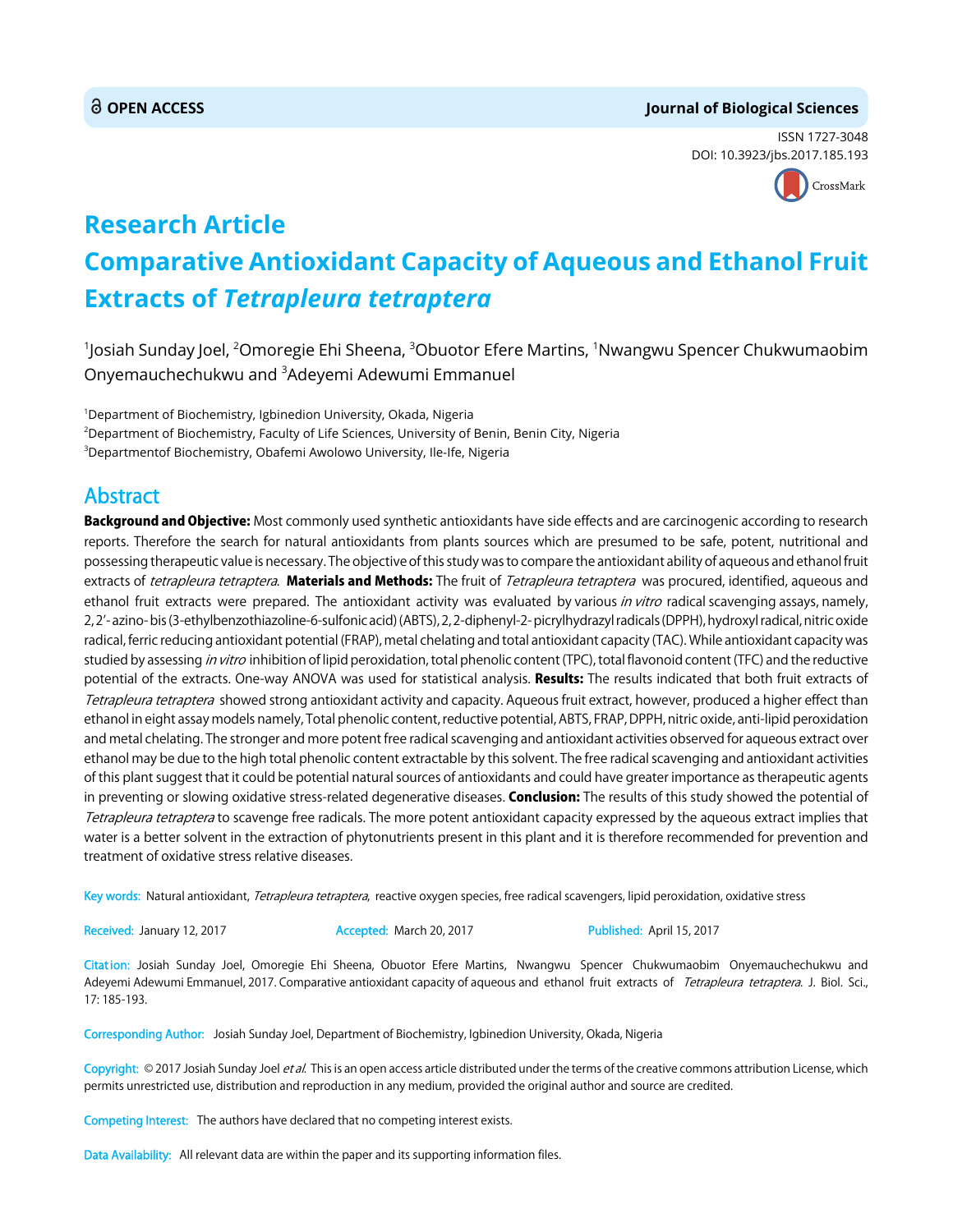#### INTRODUCTION

Reactive oxygen species (ROS), such as hydroxyl radicals, (OH), superoxide anion  $(O_2^-)$ , singlet oxygen,  $(^1O_2)$  and hydrogen peroxides ( $H_2O_2$ ) are regularly synthesis as a result of exogenous factors or biological reactions<sup>1</sup>. Within the body, several of these ROS play a positive role such as cell growth regulation, energy production, intercellular signalling, phagocytosis, and/or production of biologically essential compounds<sup>2</sup>. Though, ROS may also be harmful, they can attack lipids in cell membranes and destroy DNA, facilitating oxidations that cause membrane damage such as membrane lipid peroxidation and a reduction in membrane fluidity and also cause DNA mutation leading to cancer. They also play a chief role in inducing oxidative stress which may lead to numerous ailments, such as anaemia, cancer, diabetes, degenerative diseases, inflammation and ischemia<sup>2</sup>.

A potent scavenger of these reactive oxygen species may serve as a possible preventive intervention for free radical-mediated diseases<sup>3</sup>. The cell has several protective (antioxidant) mechanisms to detoxify or prevent the formation of ROS in healthy individuals; equilibrium exists between free radical production and the antioxidative defence system<sup>2</sup>. Oxidative stress resulting from the imbalance between oxidants generation and destruction by antioxidant may lead to damage in the structure and function of the cell membrane<sup>4</sup>. Defence mechanism against oxidative stress in the human body includes antioxidant enzymes like peroxidases, catalases, superoxide dismutases, proteins e.g albumin or transferrin as well as small molecules like ascorbic acid, vitamin E or secondary metabolic plant products. Many synthetic antioxidant mediators have been established to remediate oxidative stress. Yet, factors like lack of availability, expensive and side effects remained as the main impediment in fighting oxidative stress. Due to these side effects, interest has increased considerably in the search for naturally occurring antioxidants for use as foods, dietary supplements or drugs. Some secondary metabolic plant products, particularly phenolic compounds<sup>5</sup>, found in fruits and vegetables<sup>6</sup> and medicinal plants<sup>7</sup> play a potential role in the prevention of human diseases, due to their antioxidant activities.

Tetrapleura tetraptera belongs to the family of Mimosaceae. It is called Aridan and Oshosho by Yorubas and Ibo people of Nigeria respectively. It is generally found in the coastal tropical forest of Africa. The plant is a strong, perennial tree with a single stem, dark green leaves, dispersion branches and dense woody base. The tree reaches 20-25 m in height

and may attain a girth of 1.5 m and has sharp buttress<sup>8</sup>. It is normally used for building poles, carvings, firewood, pestle and tool handles.

The Tetrapleura tetraptera fruits and seeds have abundant macro-elements and nutrients such as iron, magnesium, phosphorus, potassium, sodium, sucrose, fructose and glucose<sup>9</sup>. Josiah *et al*.<sup>9</sup> also reported that T. tetraptera fruits contains minerals such as  $Ca^{2+}$ , Fe<sup>2+</sup>, PO<sub>42-</sub>, Na<sup>+</sup>, k<sup>+</sup>, Mg<sup>2+</sup>, Mn<sup>2+</sup>, Se<sup>2+</sup>, Zn<sup>2+</sup>, Cu<sup>2+</sup> and Cl<sup>-</sup> as well as vitamins like ascorbic acid, β-carotene, thiamine, riboflavin and niacin, with phytochemicals which include saponin, anthraquinones, steroids, flavonoids, terpenoids, alkaloids, tannins. The dry fruit has a pleasant aroma and popularly used as a spice in Southern and Eastern Nigeria. The fruits are usually used for the management of convulsions, fevers, flatulence, inflammation, jaundice, leprosy, post-partum contraction and rheumatism. Also, its leaves are essential for the treatment of epilepsy and present strong molluscicidal activity<sup>10</sup>.

Therapeutic plants and herbs were the initial sources of substances used for the treatment and management of different ailments. Herbal medicine has been found to have impressive credentials which have no equivalent in modern medicine<sup>11</sup>.

Interest in the role of antioxidants in human health has prompted research in the field of food science and medicinal herbs to assess the role of herbs as antioxidants. Hence, the present investigation was designed to evaluate the comparative antioxidant potential and free radical scavenging capability of aqueous and ethanol extracts of T. tetraptera.

#### MATERIALS AND METHODS

Collection and extraction of plant materials: Two fresh fruits of Tetrapleura tetraptera (50 g) were purchased from Onitsha market in Anambra State. They were authenticated by Prof Eigbonnaire a Botanist of the Department of Biological Sciences, Igbinedion University, Okada. This study was conducted between April and July, 2012. The fruits were shade dried and ground into uniform powder using a Thomas-Willey milling machine, the powdered sample was used for the analysis. Weighed portions (20 g) of the dried plant material were macerated with five volumes (1:5w/v) of petroleum ether (60-80 $^{\circ}$ C), followed by 95% ethanol for 24 h. The resulting supernatant obtained was filtered with a Whatman (No.1) filter paper and concentrated in a rotary evaporator under reduced pressure at  $40^{\circ}$ C to give the crude ethanol extract. Similarly, the macerated sample from the petroleum ether extraction was first air-dried and then macerated with 10 volume of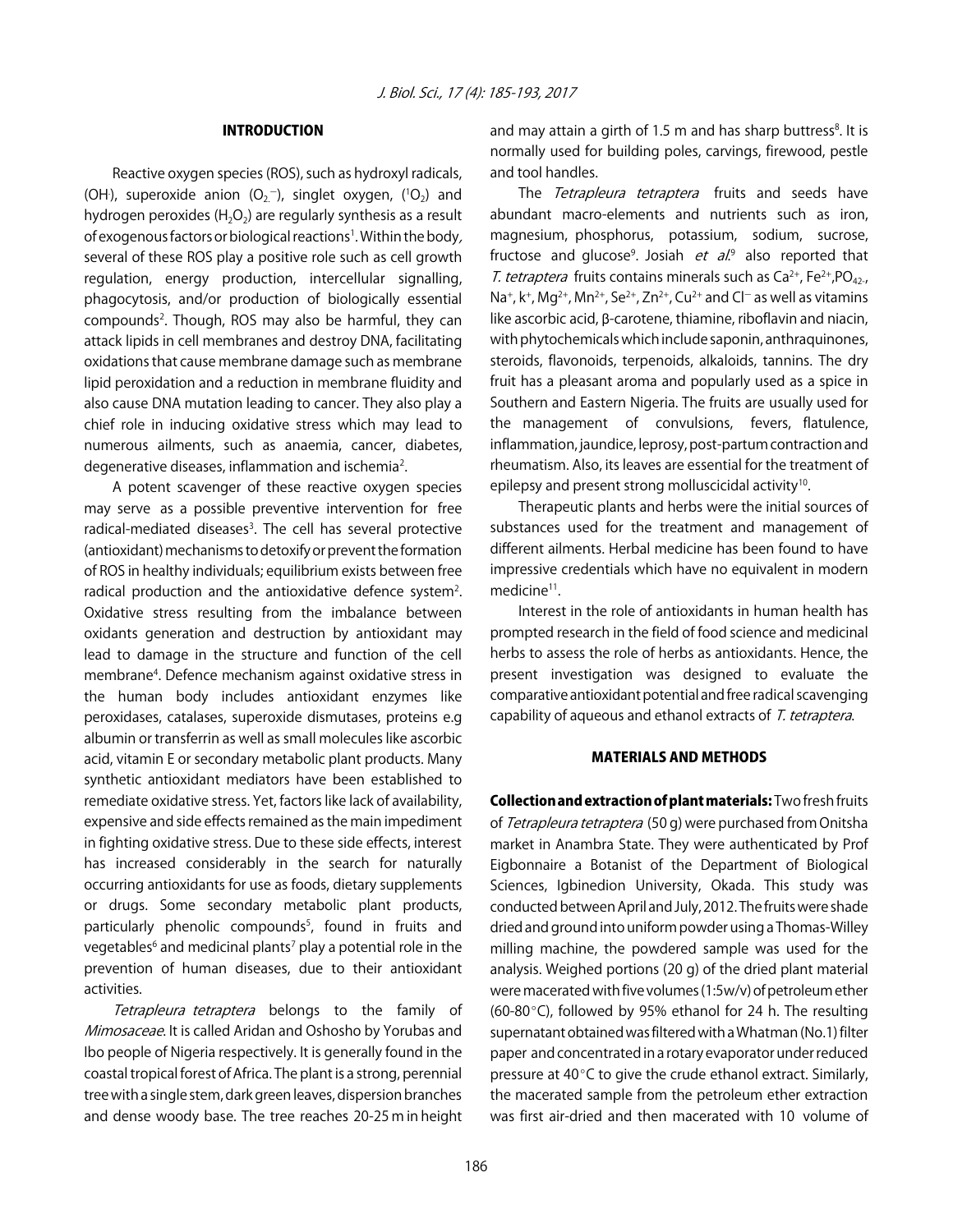distilled water for 24 h. The mixture was then filtered using a Whatman (No. 1) filter paper and thereafter concentrated using a rotary evaporator and lyophilized to give the crude aqueous extract.

Determination of total phenolic content: Modified Folin-Ciocalteu method was used for the estimation of total phenolic content in the aqueous and ethanol fruit Tetrapleura tetraptera extracts as described by Roura et al.<sup>12</sup>.

Determination of total flavonoids content: The aluminium chloride colorimetric method was used for total flavonoid content assay according to Gomez-Caravaca *et al.*<sup>13</sup>.

Determination of total antioxidant capacity: The assay was carried according to the method of Umamaheswari and Chatterjee<sup>14</sup>. The method is based on the reduction of molybdenum (IV) to molybdenum (V) by the extract and the subsequent formation of a green phosphate/molybdenum (V) complex at acid pH.

**Estimation of lipid peroxidation:** The anti-lipid peroxidative property of the extract was determined using a modified thiobarbituric acid reactive species (TBARS) assay described by Dasgupta and De<sup>15</sup>. In this assay, the end product of lipid peroxidation using egg yolk homogenate as lipid-rich media was quantified by determining the formed malondialdehyde (MDA) which react with the thiobarbituric acid under an acidic condition to form an MBA-TBA adduct. This pink coloured product is then measured spectrophotometrically at 532 nm.

Estimation of nitric oxide radical inhibition activity: The nitric oxide radical scavenging activity was measured by Griess reaction. The reductive potential was determined according to the method described by Alam  $et al.^{16}$ .

Determination of the reductive potential: The reductive potential of the extract was determined according to the method described by Alam *et al.*<sup>16</sup>.

Estimation of ferric reducing antioxidant power (FRAP): Ferric reducing antioxidant power assay is based on the ability of antioxidants to reduce  $Fe^{3+}$  to  $Fe^{2+}$  in the presence of 2,4,6- tri (2-pyridyl)-s-triazine (TPTZ), forming an intense blue Fe<sup>2+</sup>-TPTZ complex with an absorption maximum at 593 nm. This reaction is pH-dependent (optimum to 3.6). The assay is according to Benzie and Strain method described by Eghdami et al.<sup>17</sup>.

Determination of 2,2-azinobis 3-ethyl-benzothiazoline-6 sulfonate (ABTS) free radical scavenging activity: The radical scavenging activities (RSC) of the extracts were also measured by ABTS radical cation assay<sup>18</sup>.

Determination of DPPH radical scavenging activity: The hydrogen donating or radical scavenging properties of the extracts were determined using the stable radical DPPH (2, 2-diphenyl-2-picrlhydrazyl hydrate) according to the method of Blois described by Alam *et al*.<sup>16</sup>.

Determination of the hydroxyl radical scavenging activity: The Hydroxyl radical (Deoxyribose method) the assay was performed has reported by Halliwell with minor modification<sup>19</sup>, the extent of deoxyribose degradation was measured by the TBA reaction.

Determination of the metal chelating activity: The Metal Chelating activity was determined as described by Alan *et al*.<sup>16</sup>.

**Statistical analysis:** All analyses were determined in triplicates, One-way ANOVA and Tukey's pair-wise test were carried out for the determination of significant differences (p<0.05) between the means. Data were analysed using Graph Pad Prism Version 6<sup>20</sup>.

#### **RESULTS**

The results of the antioxidant capacity of fruit extracts of Tetrapleura tetraptera investigated by eleven in vitro methods are shown in Table 1-6.

To adequately assess oxidative stress in living systems a single measurement of antioxidant status will not be sufficient but a ʻbattery' of determinations will be required. The results include investigation of eleven in vitro assays of antioxidant activities of aqueous and ethanol fruit extracts of Tetrapleura tetraptera (Tt).

Total phenol content: The results of total phenol content of aqueous and ethanol fruit extracts of Tetrapleura tetraptera (Tt) are shown in Table 1, different solvent extracts showed different levels of total phenolic content. The total phenolic content was expressed as µg of gallic acid equivalent (GAE), Tt aqueous fruit extract revealed a significantly higher (p<0.05) total phenolic content than ethanol fruit extract.

Total flavonoid content determination: The results of total flavonoid content are shown in Table 1, the results are solvent dependent and expressed as µg of quercetin equivalent (QE).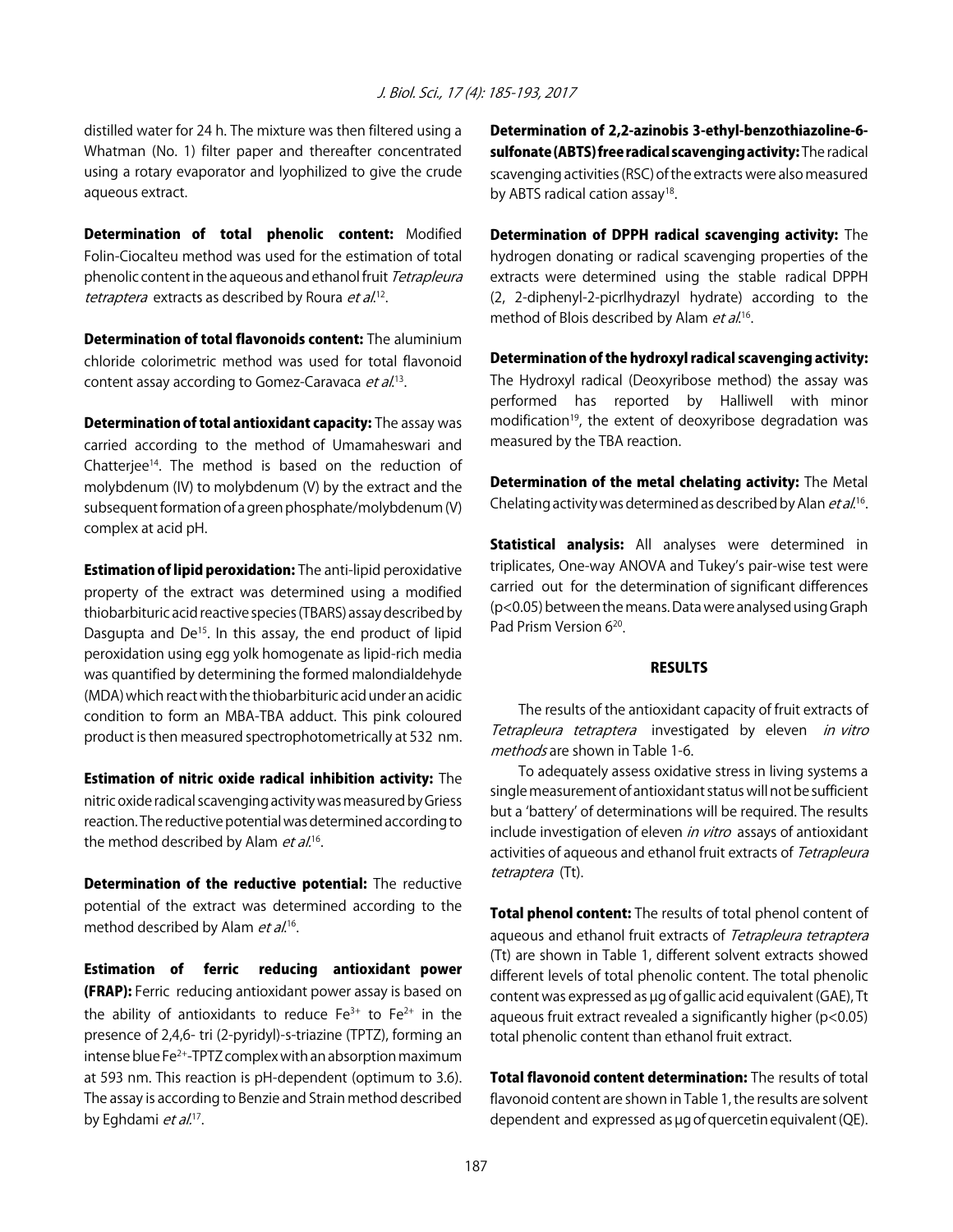| J. Biol. Sci., 17 (4): 185-193, 2017 |  |
|--------------------------------------|--|
|--------------------------------------|--|

The total flavonoid content was significantly higher (p<0.05) in Tt ethanol fruit extract compared to Tt aqueous fruit extract.

Total antioxidant capacity determination: The results of total antioxidant capacity as shown in Table 1 are solvent dependent and expressed as µg ascorbic acid equivalent (AAE). Total antioxidant capacity of Tt ethanol fruit extract was significantly higher (p<0.05) than Tt aqueous fruit extract.

Reductive potential assay: Table 1 showed the results of reductive potential (RP), which was significantly higher (p<0.05) in Tt aqueous fruit extract as compared with Tt ethanol fruit extract. Reducing powers provide effectiveness in the conversion of free radicals to more stable products and thus brings about the termination of free radical initiated chain reaction.

Ferric reducing antioxidant power (FRAP) assay: The results of ferric reducing antioxidant power (FRAP) showed in Table 1, the results are expressed as ascorbic acid equivalent, the results are solvent dependent and showed that ferric reducing antioxidant power of Tt aqueous fruit extract was significantly higher (p<0.05) than Tt ethanol fruit extract. The assay is based on the ability of antioxidants to reduce  $Fe<sup>3+</sup>$  to Fe2+ in the presence of 2, 4, 6-Tri 2-pyridyl-s-triazine (TPTZ).

ABTS free radical scavenging assay: The results of 2, 2-Azinobis 3-ethyl- benzothiazoline-6-sulfonate (ABTS) free radical scavenging assay showed in Table 1 are solvent dependent and is expressed as Trolox equivalent antioxidant capacity (TEAC). The results revealed that ABTS free radical scavenging was significantly higher (p<0.05) in Tt ethanol extract than Tt aqueous.

DPPH free radical scavenging assay: The results of the DPPH free radical scavenging capacity showed in Table 2 revealed an increase in percentage inhibition of the free radical formation. The DPPH IC $_{50}$  value for Tt aqueous was significantly lower (p<0.05) than Tt ethanol and is comparative with the ascorbic acid used as the positive control. The lower the  $IC_{50}$  the more effective the DPPH activity, the results, therefore, indicate that Tt aqueous was a more potent free radical scavenger of the DPPH radical than Tt ethanol extract.

Nitric oxide radical scavenging activity: Table 3 revealed the effect of different concentrations of both aqueous and ethanol fruit extracts of Tt and ascorbic acid (positive control) on nitric oxide radical scavenging activity. The two extracts

|             |                                                              | rable 1: Phenolic content and antioxidant activities of fruit extracts of <i>Tetrapleura tetraptera</i> (Tt) |                                    |                           |                                            |                           |
|-------------|--------------------------------------------------------------|--------------------------------------------------------------------------------------------------------------|------------------------------------|---------------------------|--------------------------------------------|---------------------------|
|             | Total phenolic                                               | <b>Total flavonoid</b>                                                                                       | Total antioxidant                  | Reductive potential       | ABTS                                       | FRAP                      |
| ant extract | $($ lg mL <sup>-1</sup> GAE)                                 | ug mL <sup>−1</sup> QE)<br>content (µ                                                                        | capacity (µg mL <sup>-1</sup> AAE) | (µg mL <sup>_1</sup> AAE) | (ug mL <sup>-1</sup> TEAC)<br>5,835.5±1.17 | (µg mL <sup>_1</sup> AAE) |
| aqueous     | 432.1±11.97                                                  | $133.3 \pm 12.93$                                                                                            | 667.9±11.30                        | $60.07 + 0.09$            |                                            | 7,566.6±21.14             |
| tethanol    | $165.5 \pm 2.57$                                             | ±49.38<br><b>232.1</b>                                                                                       | $1,388.4 \pm 0.00$                 | $3.4 \pm 0.04$            | 38,415.6 ± 0.43                            | 460.8 ± 25.37             |
|             | Data presented as the Mean $\pm$ SEM of three determinations |                                                                                                              |                                    |                           |                                            |                           |
|             |                                                              |                                                                                                              |                                    |                           |                                            |                           |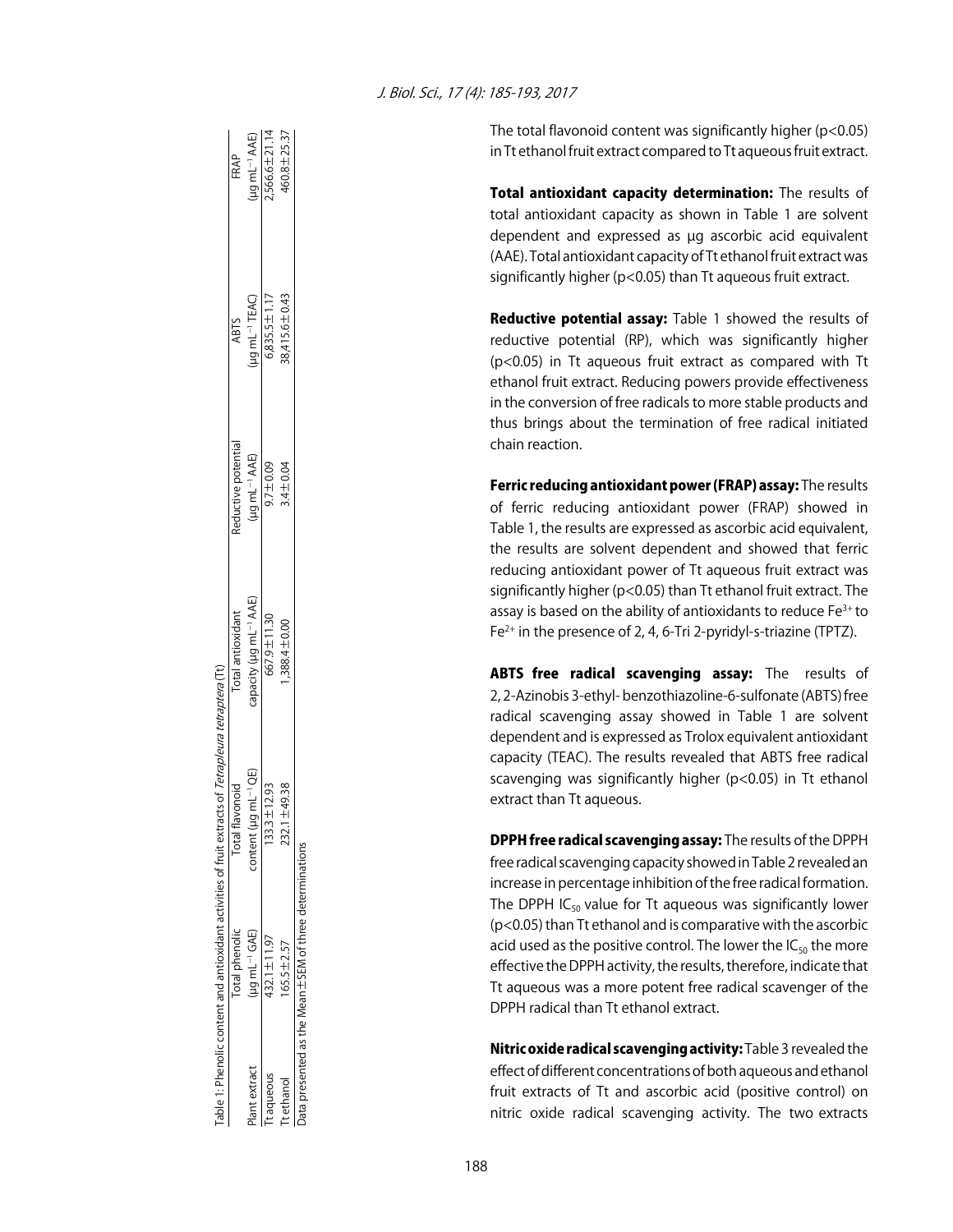#### J. Biol. Sci., 17 (4): 185-193, 2017

|                                  | Inhibition (%)                                                                                                                                                                                                                    |                  |                      |                  |
|----------------------------------|-----------------------------------------------------------------------------------------------------------------------------------------------------------------------------------------------------------------------------------|------------------|----------------------|------------------|
| Concentration                    |                                                                                                                                                                                                                                   |                  | Concentration        | Standard         |
| $(\mu g \, mL^{-1})$             | Tt agueous                                                                                                                                                                                                                        | Tt ethanol       | $(\mu q \, mL^{-1})$ | (ascorbic acid)  |
| 1000                             | $50.57 \pm 1.90$                                                                                                                                                                                                                  | $89.71 \pm 1.64$ | 20.0                 | $89.64 \pm 2.10$ |
| 500                              | $27.03 \pm 1.18$                                                                                                                                                                                                                  | $82.54 \pm 0.77$ | 10.0                 | $80.73 \pm 1.33$ |
| 250                              | $17.25 \pm 2.01$                                                                                                                                                                                                                  | $50.22 \pm 1.59$ | 5.0                  | $34.93 \pm 1.03$ |
| 125                              | $7.27 \pm 0.86$                                                                                                                                                                                                                   | $29.06 \pm 5.18$ | 2.5                  | $14.22 \pm 0.59$ |
| 62.5                             | $3.74 \pm 1.001$                                                                                                                                                                                                                  | $13.19 \pm 0.72$ | 1.25                 | $5.15 \pm 0.87$  |
| 31.25                            |                                                                                                                                                                                                                                   | $6.09 \pm 0.21$  | 0.625                | $8.04 \pm 2.00$  |
| $r^2$                            | 0.8506                                                                                                                                                                                                                            | 0.9755           |                      | 0.9887           |
| $IC_{50}$ (µg mL <sup>-1</sup> ) | $14.12 \pm 1.76$                                                                                                                                                                                                                  | $24.25 \pm 8.28$ |                      | 8.94±115.30      |
|                                  | $\mathbb{R}$ . I d as the state of the state of the state of the state of the state of the state of the state of the state of the state of the state of the state of the state of the state of the state of the state of the stat |                  |                      |                  |

#### Table 2: DPPH free radical scavenging activity of fruit extracts of Tetrapleura tetraptera (Tt)

Data presented as the Mean±SEM of three measurements

Table 3: Nitric oxide radical scavenging activity of fruit extracts of Tetrapleura tetraptera (Tt)

|                                  | Inhibition (%)    |                   |                      |                   |
|----------------------------------|-------------------|-------------------|----------------------|-------------------|
| Concentration                    |                   |                   | Concentration        | Standard          |
| $(\mu g \, mL^{-1})$             | Tt aqueous        | Tt ethanol        | $(\mu q \, mL^{-1})$ | (ascorbic acid)   |
| 1000                             | $76.31 \pm 1.510$ | 29.54 ± 4.883     | 250.0                | 98.41±0.127       |
| 800                              | 48.90 ± 4.363     | $21.25 \pm 2.517$ | 125.0                | $87.78 \pm 2.323$ |
| 600                              | $33.25 \pm 3.944$ | 13.90 ± 0.286     | 62.5                 | 53.79±4.094       |
| 400                              | 16.88±5.017       | $4.14 \pm 0.679$  | 31.25                | $32.04 \pm 6.325$ |
| 200                              | $4.82 \pm 1.60$   | $1.54 \pm 0.197$  | 15.625               | $11.93 \pm 0.322$ |
| $r^2$                            | 0.9613            | 0.9724            |                      | 0.9941            |
| $IC_{50}$ (µg mL <sup>-1</sup> ) | 760.10 ± 11.65    | 1669.45 ± 234.87  |                      | $64.02 \pm 6.91$  |

Data presented as the Mean±SEM of three measurements

Table 4: Hydroxyl radical scavenging activity of fruit extracts of Tetrapleura tetraptera (Tt)

|                                        | Inhibition (%)    |                  | Concentration        |                   |
|----------------------------------------|-------------------|------------------|----------------------|-------------------|
| Concentration                          |                   |                  |                      |                   |
| $(\mu g \, mL^{-1})$                   | Tt agueous        | Tt ethanol       | $(\mu q \, mL^{-1})$ | Standard mannitol |
| 100                                    | $35.52 \pm 16.33$ | $58.53 \pm 1.63$ | 100                  | $42.36 \pm 0.88$  |
| 80                                     | $24.25 \pm 0.38$  | $47.34 \pm 2.64$ | 80                   | $35.52 \pm 9.29$  |
| 60                                     | $13.50 \pm 0.75$  | $45.65 \pm 1.51$ | 60                   | $23.36 \pm 0.63$  |
| 40                                     | $9.33 \pm 1.13$   | $42.27 \pm 0.50$ | 40                   | $10.92 \pm 1.88$  |
| 20                                     | $7.10 \pm 1.26$   | 39.17 ± 0.88     | 20                   | $4.44 \pm 1.51$   |
| $r^2$                                  | 0.8807            | 0.919            |                      | 0.9875            |
| $IC_{50}$ ( $\mu$ g mL <sup>-1</sup> ) | $162.73 \pm 0.70$ | 75.582 ± 1.51    |                      | $114.21 \pm 1.00$ |
|                                        |                   |                  |                      |                   |

Data presented as the Mean±SEM of three determinations

expressed a percentage increase in inhibition of nitric oxide radical formation in an increasing order in respect to the concentrations of the plant extracts. A percentage increase in nitric oxide radical scavenging ability was noticed with increasing concentration of plant extracts. Tt aqueous fruit extracts expressed a higher percentage inhibition compared with Tt ethanol extract. Tt aqueous fruit extract showed a significant reduction ( $p$ <0.05) in  $IC_{50}$  when compared with Tt ethanol fruit extract. This indicated that the plant extracts possess a weak nitric oxide radical scavenging ability when compared to the control.

Anti-lipid peroxidation assay: The results obtained Table 5 showed that Tt aqueous and ethanol fruit extracts exhibited a percentage increase in the inhibition of the formation of the thiobarbituric acid reactive substances (TBARS) with increasing concentration of the extracts. The results obtained showed that the plant extract produced an inhibition of the formation of the thiobarbituric acid reactive substances (TBARS). Tt aqueous extract showed a significantly lower (p<0.05) value of an  $IC_{50}$  as compared to Tt ethanol and standard BHT.

Hydroxyl radical scavenging capacity assay: In the results of the study showed in Table 5, revealed percentage increase in the inhibition of the hydroxyl radical formation with increasing concentration of aqueous and ethanol fruit extracts of Tt. The  $IC_{50}$  hydroxyl radical scavenging capacity was significantly reduced in Tt ethanol compared to Tt aqueous fruit extract. The results indicated that Tt ethanol fruit extract possesses an effective hydroxyl radical scavenging capacity.

Metal chelating activity assay: Table 6 revealed the effect of different concentrations of both aqueous and ethanol fruit extracts of Tetrapleura tetraptera (Tt) and EDTA on metal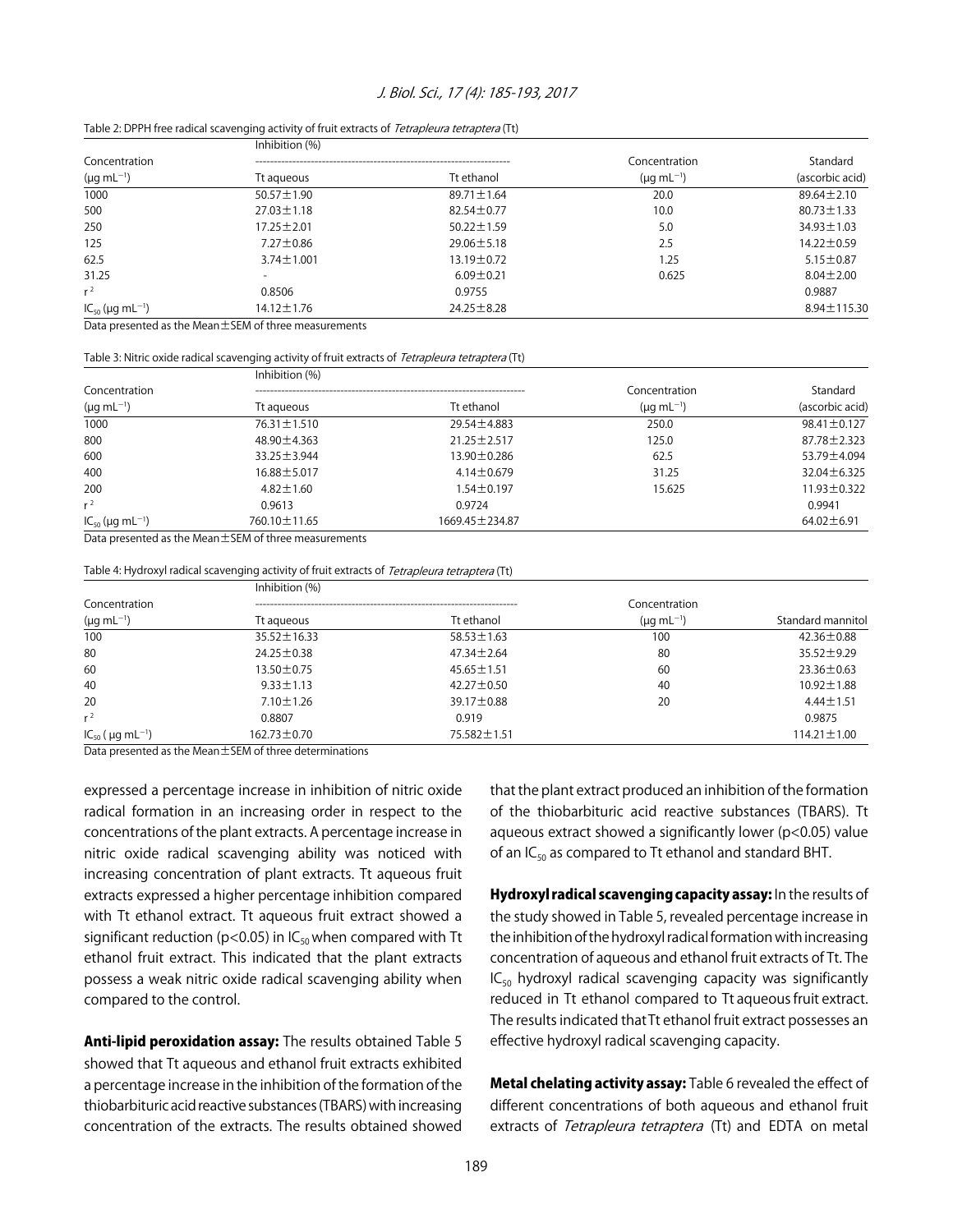#### J. Biol. Sci., 17 (4): 185-193, 2017

|                                  | Inhibition (%)                                          |                      |                      |                     |
|----------------------------------|---------------------------------------------------------|----------------------|----------------------|---------------------|
| Concentration                    |                                                         |                      | Concentration        |                     |
| $(\mu g \, mL^{-1})$             | Tt aqueous                                              | Tt ethanol           | $(\mu q \, mL^{-1})$ | <b>BHT</b> standard |
| 10 <sup>°</sup>                  | $61.79 \pm 1.89$                                        | $69.40 \pm 1.75$     | 500.0                | $72.50 \pm 3.20$    |
| 5                                | 53.60 $\pm$ 0.37                                        | $53.43 \pm 0.71$     | 250.0                | 53.00 $\pm$ 0.88    |
| 2.5                              | $47.04 \pm 1.20$                                        | $44.42 \pm 0.00$     | 125.0                | $36.37 \pm 1.18$    |
| 1.25                             | $28.33 \pm 1.42$                                        | $36.22 \pm 0.33$     | 62.5                 | 32.70 ± 2.68        |
| 0.625                            | $18.82 \pm 0.75$                                        | $31.84 \pm 0.00$     | 31.25                | $19.50 \pm 3.01$    |
| 0.3125                           | $12.69 \pm 1.80$                                        |                      | 15.625               | $13.97 \pm 1.66$    |
| $r^2$                            | 0.9531                                                  | 0.9720               |                      | 0.9727              |
| $IC_{50}$ (µg mL <sup>-1</sup> ) | $3.108.36 \pm 1.14$                                     | $4.639.10 \pm 140.8$ |                      | $219.54 \pm 2.50$   |
|                                  | Data presented as the Mean ±SEM of three determinations |                      |                      |                     |

Table 5: Lipid peroxide formation inhibition activity of fruit extracts of Tetrapleura tetraptera (Tt)

Table 6: Metal chelating ability of fruit extracts of Tetrapleura tetraptera (Tt)

|                                       | Inhibition (%)   |                   | Concentration<br>$(\mu q \, mL^{-1})$ |                  |
|---------------------------------------|------------------|-------------------|---------------------------------------|------------------|
| Concentration<br>$(\mu g \, mL^{-1})$ |                  |                   |                                       |                  |
|                                       | Tt agueous       | Tt ethanol        |                                       | Standard (EDTA)  |
| 0.10                                  | $44.69 \pm 3.76$ | $6.640 \pm 0.770$ | 0.10                                  | $39.45 \pm 1.66$ |
| 0.08                                  | $21.02 \pm 1.88$ | $4.297 \pm 0.330$ | 0.08                                  | $33.91 \pm 3.09$ |
| 0.06                                  | $13.59 \pm 0.00$ | $3.047 \pm 0.110$ | 0.06                                  | 27.19 ± 9.06     |
| 0.04                                  | $7.81 \pm 1.33$  | $3.047 \pm 0.110$ | 0.04                                  | $22.50 \pm 3.09$ |
| 0.02                                  | $4.61 \pm 2.32$  | 1.328±0.330       | 0.02                                  | $8.36 \pm 1.66$  |
| $r^2$                                 | 0.9518           | 0.9110            |                                       | 0.9536           |
| $IC_{50}$ (mg mL <sup>-1</sup> )      | 0.1602           | 0.8403            |                                       | 0.1245           |

Data presented as the Mean±SEM of three determinations

chelating ability. The two extracts expressed increased in metal chelating ability in dose-depended manner. The metal chelating ability of Tt aqueous showed significant low ( $p$ <0.05) IC<sub>50</sub> compared to Tt ethanol. The results obtained were comparable to the positive control EDTA used.

#### **DISCUSSION**

The antioxidant activities of ethanol and aqueous fruit extracts of Tetrapleura tetraptera were investigated and compared in the present study. The results of the study revealed that the fruit extracts of Tetrapleura tetraptera possess antioxidant activities. The potent scavenging of free radicals exhibited by this plant based on the results obtained from ABTS, DPPH, lipid peroxide formation, hydroxyl radical scavenging and metal chelating ability could be attributed to the synergistic effect and the key contributions of many phytochemicals that are present in the plant. Based on DPPH radical scavenging assay it was evident that aqueous fruit extract of Tetrapleura tetraptera exhibited strong antioxidant potential than extract. This expression of a stronger antioxidant potential displayed by aqueous fruit extract is consistent with the results showed by nitric oxide, metal chelating, FRAP, reductive potential and lipid peroxidation. However, the ethanol fruit extract of Tetrapleura tetraptera showed a much more potent antioxidant potential as revealed

by obtained results of hydroxyl radical scavenging and ABTS. These results showed that different solvent extracts have a noticeable effect on scavenging free radicals.

The phenolics constitute of plants majorly act as primary antioxidants<sup>21</sup>. They have high redox potentials which allow them to act as reducing agents, hydrogen donors and singlet oxygen quenchers<sup>22</sup>. The results from this study showed that Tt aqueous fruit extract contained a higher phenolic content than Tt ethanol extract. The high phenolic content of Tt aqueous indicate high antioxidant potentials, however, the results did not suggest a correlation between total phenolic content and total antioxidant capacity considering the high value of total antioxidant capacity observed with the Tt ethanol extract. This lack of correlation is in agreement with literature report<sup>23</sup>. Estimation of phenolic content is important because several studies reported the relationships between phenolic contents and antioxidant property, some authors reported the high relationship between phenolic content and the antioxidant activity $24,25$ . The observed high DPPH radical scavenging activity and phenol content in Tt aqueous extract agreeing with the direct correlation between phenolic content and antioxidant activity previously reported $26$ . On the other hand, Tt ethanol extract had a low amount of phenols but had good DPPH radical scavenging activity. These results are in agreement with the previous report<sup>27</sup> that there is no correlation between phenolic content and antioxidant activity.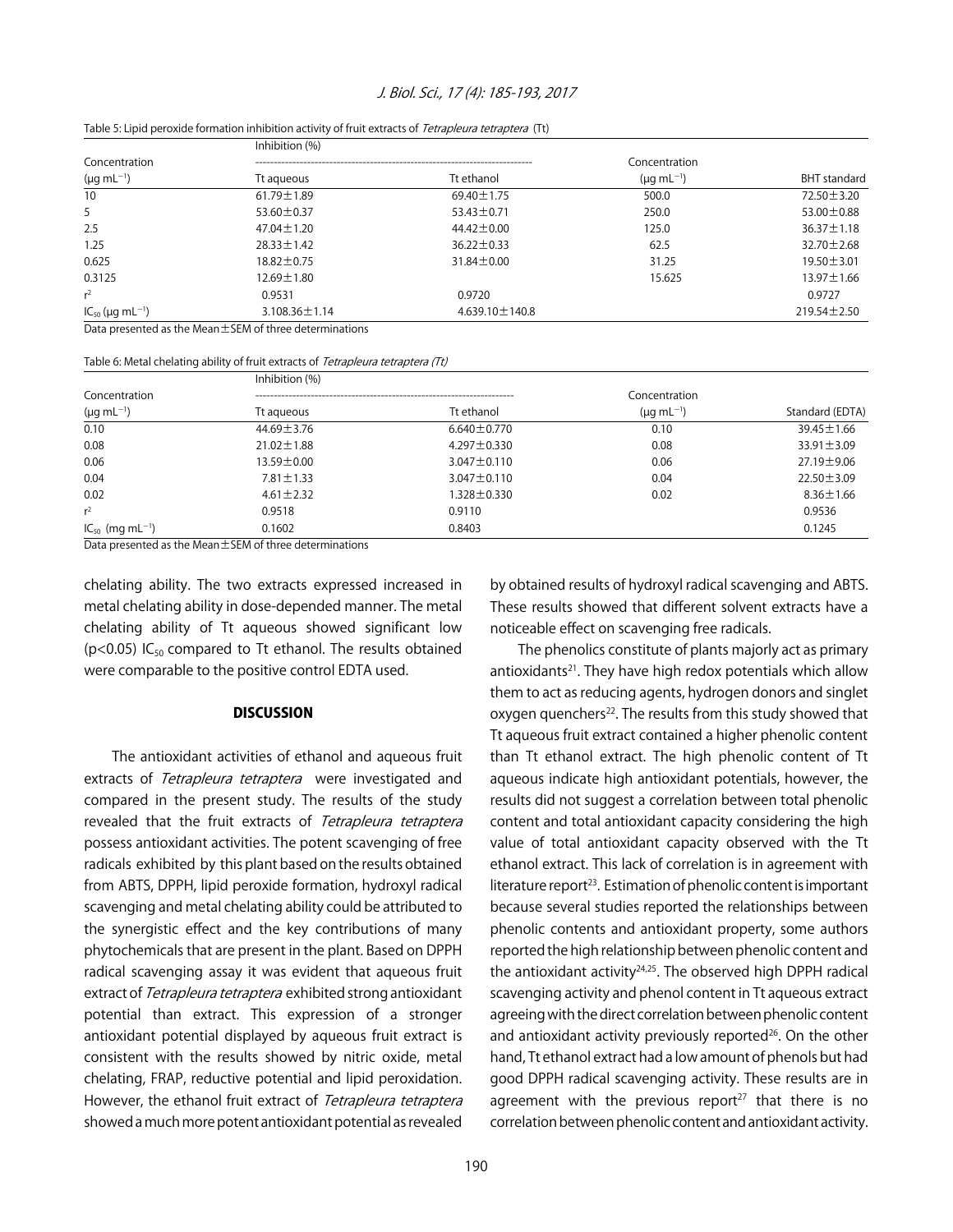Flavonoids are the major family of phenolic compounds that are generally seen in human diets. In this study, Tt ethanol fruit extract expressed a higher amount of total flavonoid content (TFC) than aqueous. In accordance, Tt ethanol fruit extract expressed higher amount of total antioxidant capacity (TAC) which suggested a correlation between TFC and TAC of the extracts. The antioxidant activities of flavonoids are as a result of numerous different mechanisms, such as chelation of metal ions such as iron and copper, scavenging of free radicals and inhibition of enzymes responsible for a free radical generation<sup>28</sup>.

Total Antioxidant Capacity means the ability of free radical scavenging by the radical scavenging antioxidants present in the test sample<sup>29</sup>. In this study the TAC was remarkably high for the ethanol extracts of Tt than the aqueous counterpart, indicating ethanol to be a better solvent for extraction of this compound and that ethanol extracts of Tt having higher relative antioxidant efficiencies. Also, the antioxidant activities of these extracts varied markedly probably due to differences in structures of phenolic compounds extracted by the different solvents and primarily related to their hydroxylation and methylation patterns.

The results of the reductive potential revealed that the aqueous extracts expressed a relatively higher reductive potential than the ethanol extracts. In this study, the ferric reducing antioxidant power (FRAP) was found to be remarkably high in Tt aqueous extract than Tt ethanol. The ferric-reducing ability measured for a biological sample may indirectly reflect the total antioxidant power of sample<sup>30</sup>.

The results from this study showed that nitric oxide radical generated from sodium nitroprusside at physiological pH was inhibited by both aqueous and ethanol Tt extracts. Tt aqueous expressed a much better inhibition than Tt ethanol. Generally, the nitric oxide scavenging activity of the two extracts showed a weak nitric oxide scavenging activity relative to the standard ascorbic acid.

It has been reported that lipid peroxidation induces disruption and changes in biological membranes which may lead to potentially toxic products<sup>31</sup>. Therefore, it is an essential task for radical scavenging antioxidants to suppress lipid peroxidation. The results obtained from this study showed that Tt extracts inhibited the formation of the thiobarbituric acid reactive substances (TBARS) with Tt aqueous expressing a higher percentage inhibition than Tt ethanol. The hydroxyl radical is the utmost reactive among the reactive oxygen species which induce severe damage to biomolecules by extracting hydrogen atoms from membrane lipids and brings about peroxidation of lipid<sup>32</sup>. Tetrapleura tetraptera ethanol showed a higher scavenging ability of the hydroxyl radical than Tt aqueous extracts.

From the results of the metal chelating ability of the two extracts, it was evident that the extracts possessed  $Fe<sup>2+</sup>$ chelating activity and this might play a protective role against oxidative damage induced by metal catalysed decomposition reactions. Tetrapleura tetraptera aqueous extract expressed a higher percentage metal chelating activity which compared closely with the standard EDTA. The high metal chelating power might be due to the high concentration of phenolic compounds that can chelate metal ions.

This study discovered the antioxidant potentials and free radical scavenging capabilities of Tetrapleura tetraptera plant. This study helped the researchers to uncover the synergy action between the phytonutrients and the endogenous antioxidant enzymes activities of Tetrapleura tetraptera, there has been a dearth of knowledge in this aspect. Therefore, Tetrapleura tetraptera especially it's aqueous extract is recommended as a natural antioxidant, to reduce oxidative stress which has been implicated in the development of chronic and degenerative diseases. The limitations of the current study are the inability to analysis chemical constituents in Tetrapleura tetraptera, its toxicity and its endogenous antioxidant activity.

#### **CONCLUSION**

The present study compared the free radical scavenging and antioxidant activities of aqueous and ethanol fruit extracts of Tetrapleura tetraptera. The results revealed that both fruit extracts of Tetrapleura tetraptera possess free radical scavenging and antioxidant activities, however, aqueous fruit extract has comparatively more potent in vitro free radical scavenging activity and antioxidant capacity than ethanol fruit extract. This capacity may be correlated with the total phenolic contents in the plant. The free radical scavenging and antioxidant activities of this plant suggest that it could be potential natural sources of antioxidants which may possess better importance as medicinal agents in averting or reducing oxidative stress-related degenerative diseases.

#### SIGNIFICANCE STATEMENT

This study discovered the antioxidant potentials and free radical scavenging capabilities of Tetrapleura tetraptera plant, which makes the plant beneficial and can be recommended as natural antioxidant in diet, to reduce free radicals especially, reactive oxygen species, which at high concentration, results into oxidative stress which has been implicated in the development of chronic and degenerative diseases. This study helped the researchers to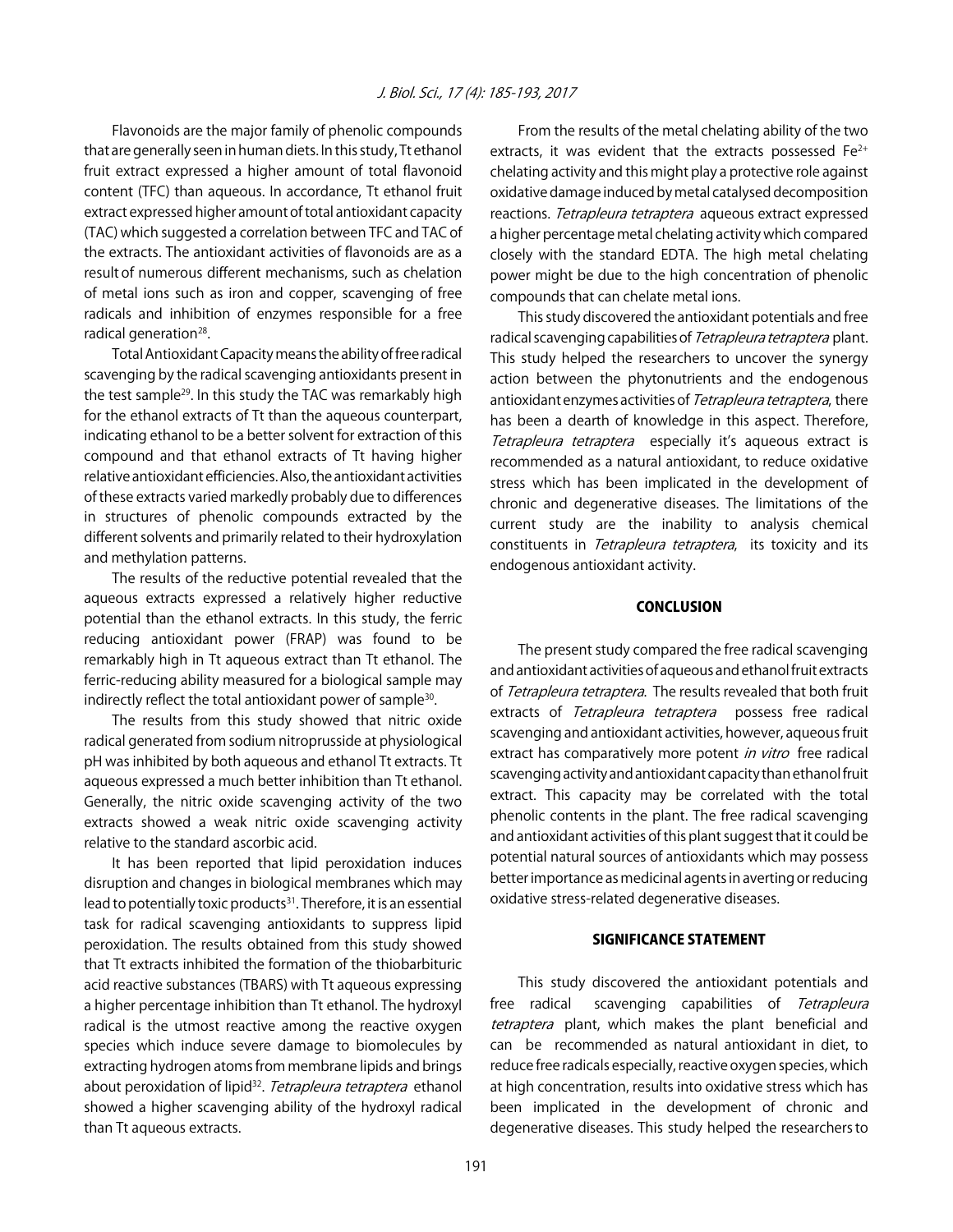uncover the synergy action between the phytonutrients and in vitro antioxidant enzymes activities of Tetrapleura tetraptera, there has been a dearth of knowledge in this aspect.

#### **REFERENCES**

- 1. Sharma, P., A.B. Jha, R.S. Dubey and M. Pessarakli, 2012. Reactive oxygen species, oxidative damage and antioxidative defense mechanism in plants under stressful conditions. J. Bot. 10.1155/2012/217037.
- 2. Pham-Huy, L.A., H. He and C. Pham-Huy, 2008. Free radicals, antioxidants in disease and health. Int. J. Biomed. Sci., 4: 89-96.
- 3. Rahman, K., 2007. Studies on free radicals, antioxidants and co-factors. Clin. Interv. Aging, 2: 219-236.
- 4. Polidori, M.C., W. Stahl, O. Eichler, I. Niestroj and H. Sies, 2001. Profiles of antioxidants in human plasma. Free Radical Biol. Med., 30: 456-462.
- 5. Prakash, D., B.N. Singh and G. Upadhyay, 2007. Antioxidant and free radical scavenging activities of phenols from onion (Allium cepa). Food Chem., 102: 1389-1393.
- 6. Wangcharoen, W. and W. Morasuk, 2009. Antioxidant capacity changes of bird chili (Capsicum frutescens Linn) during hot air drying. Kasetsart J. (Nat. Sci.), 43: 12-20.
- 7. Okigbo, R.N., C.L. Annagasi and J.C. Amadi, 2009. Advances in selected medicinal and aromatic plants indigenous to Africa. J. Med. Plants Res., 3: 86-95.
- 8. Orwa, C., A. Mutua, R. Kindt, R. Jamnadass and A. Simons, 2009. Agroforestree database: A tree reference and selection guide, version 4.0. World Agroforestry Centre, Kenya. http://www.worldagroforestry.org/output/agroforestreedatabase.
- 9. Josiah, S.J., A.U. Osagie and S.C.O. Nwangwu, 2012. Phytochemical screening, proximate composition, vitamin and mineral contents of *Dennettia tripetala* and *Tetrapleura* tetraptera fruits. Proceedings of the 12th Annual Conference of the Nigerian Society of Experimental Biology, March 14-17, 2012, University of Benin, Benin City, Nigeria, pp: 165-170.
- 10. Aladesanmi, A.J., 2007. Tetrapleura tetraptera: Molluscicidal activity and chemical constituents. Afr. J. Tradit. Complement. Altern. Med., 4: 23-36.
- 11. Wachtel-Galor, S. and I.F.F. Benzie, 2011. Herbal Medicine: An Introduction to its History, Usage, Regulation, Current Trends and Research Needs. In: Herbal Medicine: Biomolecular and Clinical Aspects, Benzie, I.F.F. and S. Wachtel-Galor (Eds.). 2nd Edn., Chapter 1, CRC Press, Boca Raton, FL., USA., ISBN-13: 9781439807163, pp: 1-10.
- 12. Roura, E., C. Andres-Lacueva, R. Estruch and R.M. Lamuela-Raventos, 2006. Total polyphenol intake estimated by a modified Folin-Ciocalteu assay of urine. Clin. Chem., 52: 749-752.
- 13. Gomez-Caravaca, A.M., M. Gomez-Romero, D. Arraez-Roman, A. Segura-Carretero and A. Fernandez-Gutierrez, 2006. Advances in the analysis of phenolic compounds in products derived from bees. J. Pharm. Biomed. Anal., 41: 1220-1234.
- 14. Umamaheswari, M. and T.K. Chatterjee, 2008. In vitro antioxidant activities of the fractions of Coccinia grandis L. leaf extract. Afr. J. Tradit. Complement. Altern. Med., 5: 61-73.
- 15. Dasgupta, N. and B. De, 2007. Antioxidant activity of some leafy vegetables of India: A comparative study. Food Chem., 101: 471-474.
- 16. Alam, M.N., N.J. Bristi and M. Ra quzzaman, 2013. Review on in vivo and in vitro methods evaluation of antioxidant activity. Saudi Pharm. J., 21: 143-152.
- 17. Eghdami, A., M. Eizadi and F. Sadeghi, 2013. Polyphenolic content and antioxidant activity of hydroalcohlic and alcoholic extract of Thymus vulgaris. J. Biodivers. Environ. Sci., 3: 94-101.
- 18. Shalaby, E.A. and S.M.M. Shanab, 2013. Comparison of DPPH and ABTS assays for determining antioxidant potential of water and methanol extracts of Spirulina platensis. Indian J. Geo-Mar. Sci., 42: 556-564.
- 19. Awah, F.M., P.N. Uzoegwu, J.O. Oyugi, J. Rutherford and P. Ifeonu et al., 2010. Free radical scavenging activity and immunomodulatory effect of Stachytarpheta angustifolia leaf extract. Food Chem., 119: 1409-1416.
- 20. GraphPad Prism, 2014. GraphPad prism user guide. GraphPad Prism 6. http://cdn.graphpad.com/docs/prism/6/Prism-6- User-Guide.pdf.
- 21. Pandey, K.B. and S.I. Rizvi, 2009. Plant polyphenols as dietary antioxidants in human health and disease. Oxidative Med. Cell. Longevity, 2: 270-278.
- 22. Liang, T., W. Yue and Q. Li, 2010. Comparison of the phenolic content and antioxidant activities of Apocynum venetum L. (Luo-Bu-Ma) and two of its alternative species. Int. J. Mol. Sci., 11: 4452-4464.
- 23. Kuskoski, E.M., A.G. Asuero, A.M. Troncoso, J. Mancini-Filho and R. Fett, 2005. Application of various chemical methods to determine antioxidant activity in fruit pulp. Food Sci. Technol., 25: 726-732.
- 24. Mahattanatawee, K., J.A. Manthey, G. Luzio, S.T. Talcott, K. Goodner and E.A. Baldwin, 2006. Total antioxidant activity and fiber content of select Florida-grown tropical fruits. J. Agric. Food Chem., 54: 7355-7363.
- 25. Silva, T.A., G.P. Garlet, S.Y. Fukada, J.S. Silva and F.Q. Cunha, 2007. Chemokines in oral inflammatory diseases: Apical periodontitis and periodontal disease. J. Dental Res., 86: 306-319.
- 26. Maisuthisakul, P., M. Suttajit and R. Pongsawatmanit, 2007. Assessment of phenolic content and free radical-scavenging capacity of some thai indigenous plants. Food Chem., 100: 1409-1418.